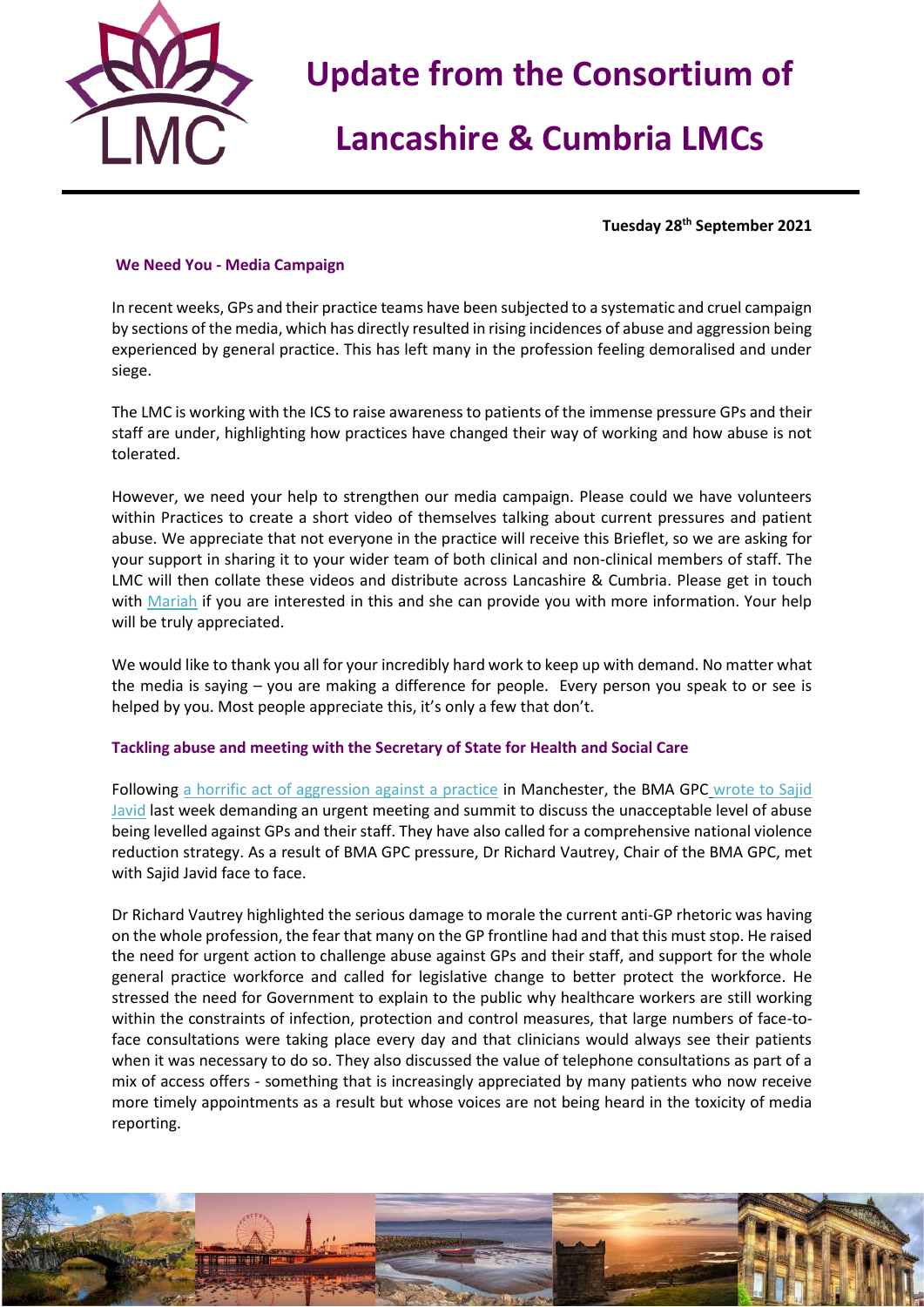

## **Lancashire & Cumbria LMCs**

Dr Richard Vautrey also raised the essential need for longer-term premises development so we have the space to offer access to the increasing multidisciplinary team that is developing in many practices, in addition to being a safer place for patients with the on-going pandemic. He focused on the need to address the unsustainable workload pressures, the impact of the care backlog and secondary care work transfer to general practice and urged him to trust practices to deliver services to patients with long-term conditions without the rigidity, bureaucracy, and burden of QOF or unnecessary CQC inspections. They also called for far more action to enable practices to expand their workforce and for government to deliver on their own commitment of 6000 more GPs. But most importantly he focussed on the need to acknowledge, thank, and value the GP workforce who have gone above and beyond over the course of the pandemic from being pivotal in delivering the COVID vaccination program to continuing to keep seeing patients throughout the course of the pandemic.

*BMA GPC now demand that the Government take immediate action to tackle the abuse against GPs and their practice staff, which is having a serious impact on the wellbeing and morale of the profession and provides both immediate and long-term support to practices at this critical time*.

Read the BMA GPC [statement](https://www.bma.org.uk/bma-media-centre/bma-and-secretary-of-state-for-health-discuss-abuse-crisis-in-the-nhs-and-urgent-need-for-reduction-in-bureaucracy-for-gps) following the meeting. Read the BMA GPC [message to the profession,](https://bma-mail.org.uk/t/JVX-7JL7M-EC5E0CEA0D8A5317JCJOU4BA186991484320BE/cr.aspx) including resources fo[r practices how to remove violent patients from your practice list.](https://www.bma.org.uk/advice-and-support/gp-practices/managing-your-practice-list/removing-violent-patients-and-the-special-allocation-scheme)

## **Conflict management**

The LMC have delivered a series of conflict management training events to support practice staff in dealing with conflict from patients. We will keep you updated on future events.

## **Dealing with abuse of practice staff on social media from patients**

The BMA GPC have developed guidance on [how to protect yourself from online abuse](https://www.bma.org.uk/advice-and-support/gp-practices/complaints-in-primary-care/dealing-with-abuse-of-practice-staff-on-social-media-from-patients) and the steps GP practices can take against patients who leave abusive comments on social media or websites. It outlines what to do first, how to report content to the provider and what criminal and civil actions are possible.

On top of what the BMA has been doing, [other GPs](https://www.youtube.com/watch?app=desktop&v=D0apFJsgXRE&feature=youtu.be) are making it clear the pressures they're under. NHS Confederation is also showing their support in their statement 'Standing with primary [care'](https://www.nhsconfed.org/news/standing-primary-care) where they 'stand unwaveringly in support of the vital contribution of primary care members'.

#### **Media intrusion**

There is national awareness that with the intense national media vilification of General Practice some journalists are approaching local practices directly for comment. We would like to highlight there is no obligation to respond to the media. There is also concern that some publications will send photographers to practices looking for photos designed to support their narrative of primary care being hard to access. The Editor's Code of Conduct which guides the practice of press organisations in the UK says that journalists should identify themselves when asked to do so and *that no journalists should operate on healthcare property without permission*, this applies to photographers as well. So, if practice staff see a possible photographer who is not welcome then the best advice is to ask them to identify themselves and then ask them to leave.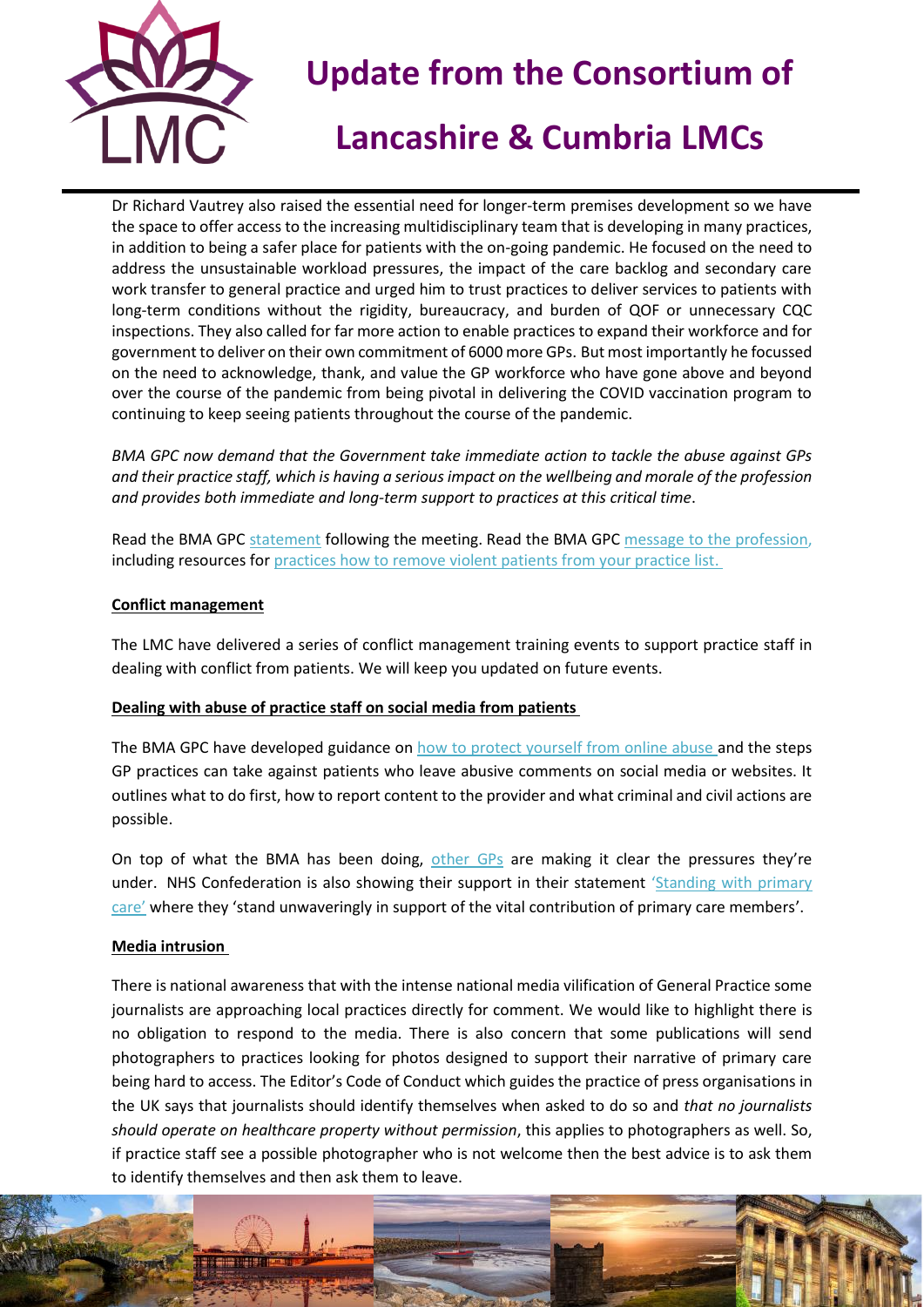

## **Lancashire & Cumbria LMCs**

### **Support for GPs**

There has been some recognition from the [Deputy Prime Minister, Dominic Raab, who thanked GPs](https://hansard.parliament.uk/commons/2021-09-22/debates/E8AF92CD-AC86-4094-AB13-82CC352C2402/Engagements#contribution-AD21A5F2-D246-4FAE-9265-D4C6A89F56DA) in answer to a question by Robert Largan MP to get GPs to see patients face-to-face. Mr Largan said GPs have done a brilliant job and are working long hours in challenging circumstance, but many constituents have raised concerns about seeing their GP face-to-face. Mr Raab paid tribute to GPs by saying "I join him in thanking GPs for the heroic job they have done in seeing us through the pandemic" and said appointments have returned to pre pandemic levels.

### **COVID vaccinations**

### Phase 3 and booster vaccinations

Th[e roll out of the COVID booster vaccination](https://www.england.nhs.uk/2021/09/over-one-million-invited-for-covid-booster-jabs-this-week/) programme has started last week, for the eligible cohorts (aged 50 and over, health and social care workers, and those [clinically extremely vulnerable](https://www.nhs.uk/conditions/coronavirus-covid-19/people-at-higher-risk/who-is-at-high-risk-from-coronavirus-clinically-extremely-vulnerable/) aged 16 and over). Those who have had their second vaccine at least six months ago are eligible, and in line with JCVI advice, people should receive either one dose of the Pfizer vaccine or half a dose of the Moderna vaccine, which means for some people their booster dose may be different from the vaccines they had for their first and second dose. People could also be offered a booster dose of the Oxford/AstraZeneca vaccine if they cannot have the Pfizer/BioNTech or Moderna vaccine.

Updated [Patient Group Directions and national protocols](https://www.gov.uk/government/collections/covid-19-vaccination-programme#protocols-and-patient-group-directions-(pgds)) for use for Pfizer BioNTech Covid-19 Vaccine BNT162b2 and Comirnaty have been published.

#### **Overprescribing report**

The [national overprescribing report](https://www.gov.uk/government/publications/national-overprescribing-review-report) was published yesterday by the Department of Health and Social Care. The key recommendations from the review are:

- the introduction of a new National Clinical Director for Prescribing.
- system-wide changes to improve patient records, improve handovers between primary and secondary care, develop a national toolkit and deliver training to help general practices improve the consistency of repeat prescribing processes.
- improving the evidence base for safely withdrawing inappropriate medication
- cultural changes to reduce a reliance on medicines and support shared decision-making between clinicians and patients, including increasing the use of social prescribing
- providing clear information on the NHS website for patients about their medication
- the development of interventions to reduce waste and help deliver NHS's net zero carbon emissions.

Although the BMA GPC agree with the overall aim and recommendations and are pleased to see the growing number of practices that now have pharmacists working in them and increasingly making a difference both in terms of quality care and workload reduction - something the BMA GPC lobbied hard for - this report omits to understand that the cost of achieving change is enormous, with a service so overstretched with targets demands and a dwindling tired workforce in all health service sectors.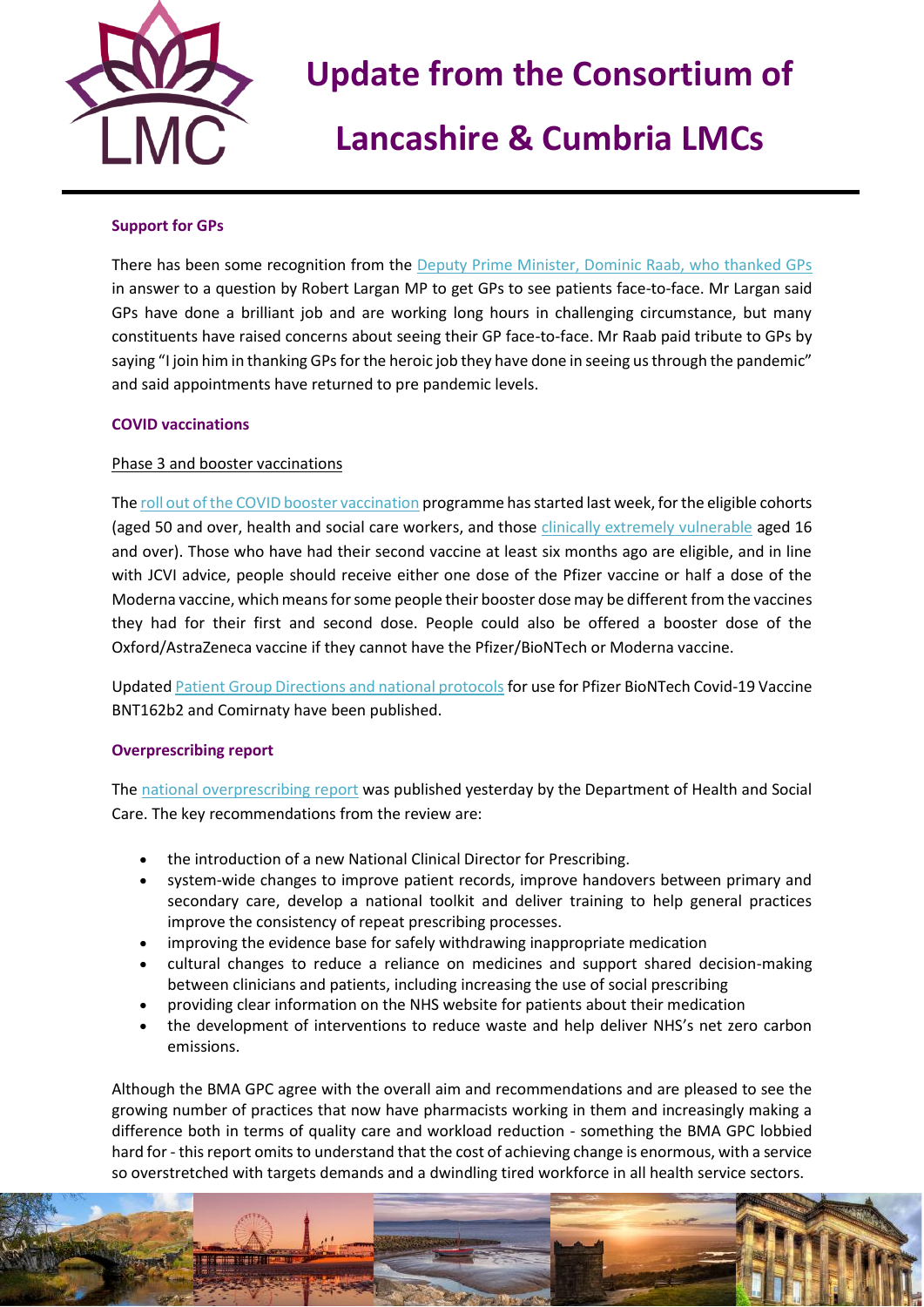

## **Lancashire & Cumbria LMCs**

It also fails to highlight how difficult it can be to access alternative services, with long waiting times and limited interventions, leaving GPs with lack of support for their patients with acute and often complex needs. It is also regrettable that international comparators and any lessons learned from overseas haven't been incorporated into the report.

The good work that general practice does do in managing multiple co-morbidities and complexity, having to make complex decisions in partnership with patients within a very resource poor environment, should be acknowledged.

### **Pension deductions by PCSE**

There is national awareness that around 2,000 practices did not have pension deductions taken for one or more GPs from June through August. PCSE stated the majority will have the deductions in total taken from payments to practices during this month's payment runs. The deductions will be taken from the first payment processed by PCSE during the month, be that global sum or any other payment. Where the deduction total is greater than this payment the balance will be taken from the next payment during this month.

PCSE has stated that they have communicated this to affected practices. They have advised that practices will also receive a separate statement with details of the pension's deductions being taken and that it will be important that practices compare both statements to ensure they have the full view of payments in vs the deductions.

## **READY Paramedics – A Realist Review of Paramedics**

Working in General Practice | 13 October 2021 | 9am -11.30am

Due to differences in the way that paramedics are employed within general practice, it is difficult to compare practices that employ paramedics with those that do not to find out which patients get a better service and how much it costs. Ready paramedics are therefore using an established method called 'Realist Evaluation' to look at what works best, for whom, in different circumstances.

The next stage, the Consensus Exercise, is to test and refine these theories with a group of people who have knowledge and experience about how paramedics work in general practice. The information shared during the Consensus Exercise will help prepare for the next stage of evaluation, in-depth case studies with general practices.

If you would like more information about the Consensus Exercise, please contact the study co-leads:

- Dr Sarah Voss: 0117 328 8906 or e-mai[l sarah.voss@uwe.ac.uk](mailto:sarah.voss@uwe.ac.uk)
- Dr Matthew Booker: e-mail[: matthew.booker@bristol.ac.uk](mailto:matthew.booker@bristol.ac.uk)

If you would like to attend, please register for free [here.](https://www.eventbrite.co.uk/e/175584236177)

#### **Wellbeing**

Check out the [wellbeing section of our website](https://nwlmcs.org/wellbeing) which offers a variety of sources with the aim of supporting GPs and Practice staff, in Lancashire and Cumbria, to find ways of improving mental health and wellbeing.